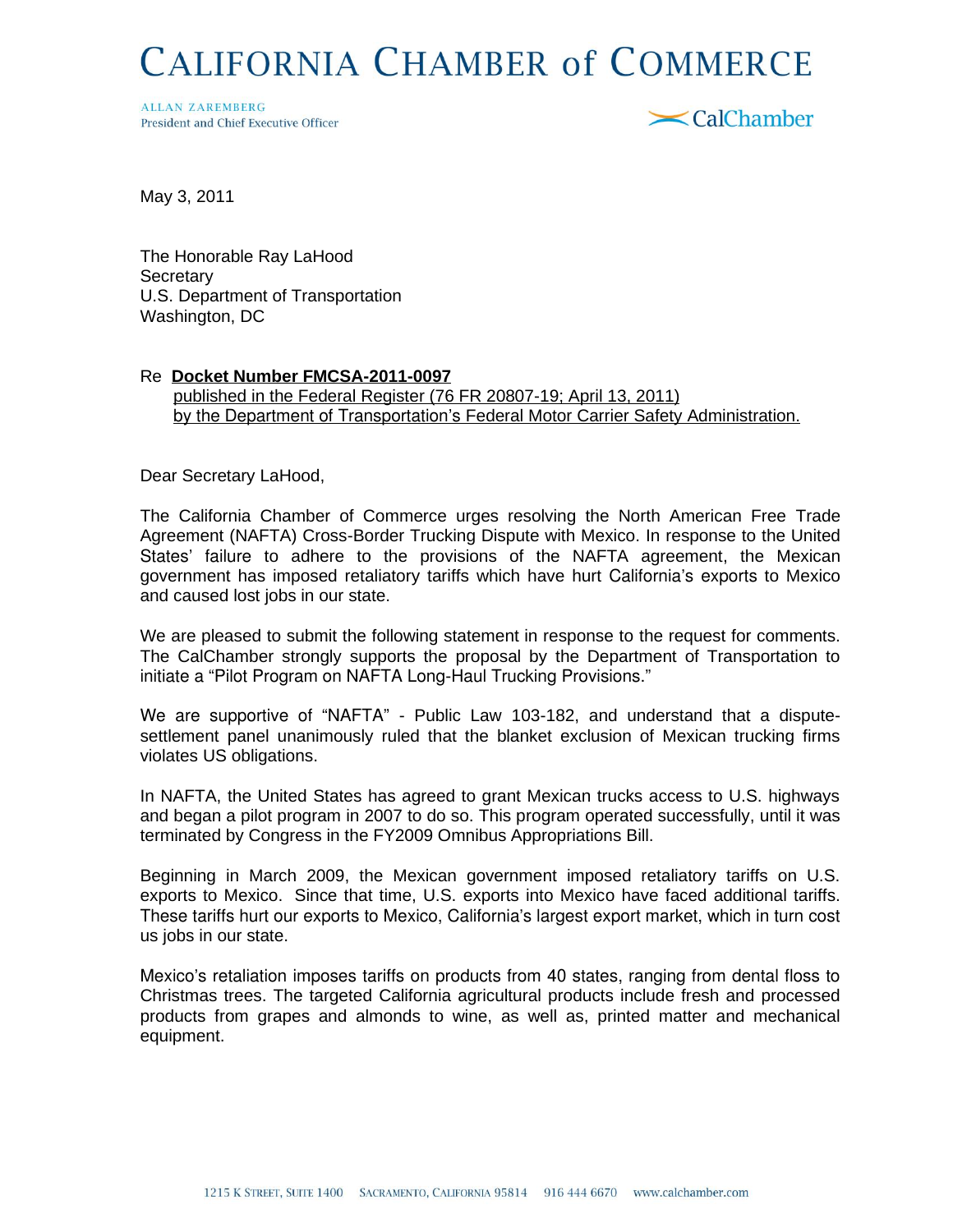In the recent meeting between President Obama and Mexican President Felipe Calderón, President Obama pledged that the United States would begin taking the necessary steps to begin fulfilling our commitment to grant access to U.S. highways for Mexican trucks. Fulfilling this commitment is not only vital to our relationship with Mexico and our credibility in asking other nations to make good on their trade agreements, it is vital that the United States follows through on this commitment to Mexico for job creation here in America. On March 3rd, the White House announced agreement on a "path forward" on the cross-border trucking dispute with Mexico, with reports citing a long-term resolution as soon as late summer.

With a global recession, California stands to lose more than most states with moves toward protectionism. The California Chamber of Commerce opposes unnecessary and traderestrictive measures. California maintains its perennial position as a top exporting state and we lead the nation in export-related jobs. California exports amount to over \$143 billion annually. A move to protectionism, such as barring trucks from Mexico, only invites retaliation from our trade partners which negatively affects trade-related jobs in our state.

California is one of the 10 largest economies in the world with a gross state product of over \$1.8 trillion. International related commerce (including exports and imports of goods and services) accounts for approximately one-quarter of the state's economy. Although trade is a nationally determined policy issue, its impact on California is immense. California exports to over 220 foreign markets. Trade offers the opportunity to expand the role of California's exports. In its broadest terms, trade can literally feed the world and raise the living standards of those around us.

The CalChamber supports free trade worldwide, expansion of international trade and investment, fair and equitable market access for California products abroad, and elimination of disincentives that impede the international competitiveness of California business. Further, the CalChamber opposes protectionism that results in higher prices to the consumer for the specific product protected and in limited choices of products for consumers. Protectionism causes a net loss of jobs in related industries, retaliation by our trading partners, and violates Trade Agreements.

America's standing as a world leader depends directly upon our competitive success in the global economy. For over half a century, the United States has led the world in breaking down barriers to trade and in creating a fairer and freer international trading system based on market economics and the rule of law. Increased market access achieved through trade agreements has played a major role in our nation's success as the world's leading exporter.

The CalChamber supports allowing California companies to compete more effectively in foreign markets, as well as to attract foreign business to California. Increased protectionism has not helped our economy in the past and it won't in today's increasingly global economy.

The pilot program, for up to 3 years, represents a critical step toward meeting the longstanding U.S. commitment to allow cross-border delivery of international cargo by Mexicandomiciled carriers from Mexico into the United States, access already provided to Canadian carriers.